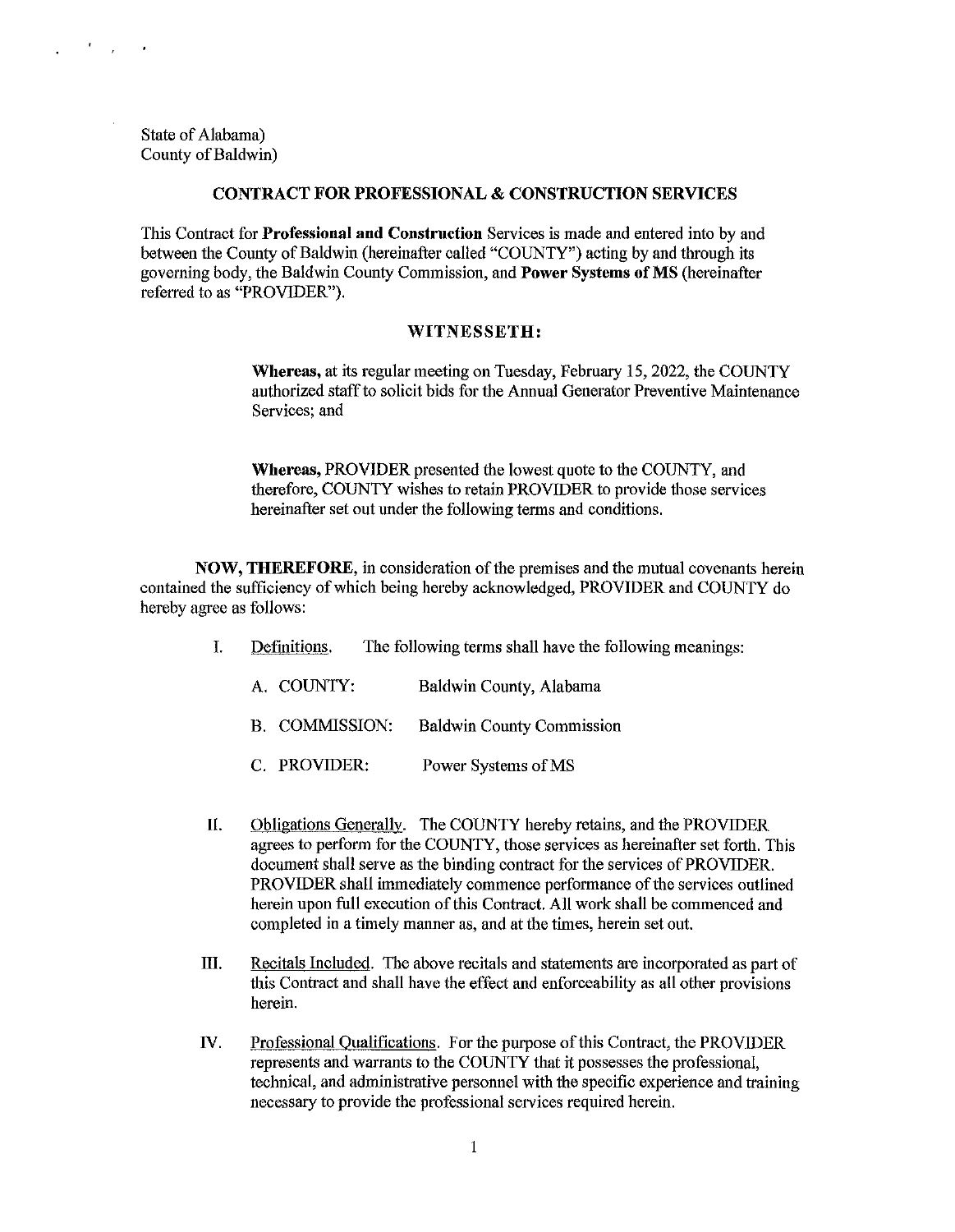V. No Prohibited Exclusive Franchise. The COUNTY neither perceives nor intends, by this Contract, a granting of an exclusive franchise or violation of Art. I, Section 22 of the Alabama Constitution.

 $\mathcal{F}^{\mathcal{E}}_{\mathcal{E}}$  ,  $\mathcal{E}^{\mathcal{E}}_{\mathcal{E}}$  ,  $\mathcal{E}^{\mathcal{E}}_{\mathcal{E}}$ 

 $\mathbf{r}$ 

- VI. Representation/Warranty of Certifications, Etc. PROVIDER represents and warrants that PROVIDER is presently certified, licensed and otherwise permitted under all necessary and applicable laws and regulations to perform the services herein, and that PROVIDER shall renew, maintain, and otherwise ensure that all such certifications, licenses, and permits are current and valid, without interruption, for and through completion of the services. The representation and warranty aforesaid is a material inducement to the COUNTY in entering this Contract, and the parties agree that the breach thereof shall be deemed material at the County's option.
- VII. Legal Compliance. PROVIDER shall at all times comply with all applicable Federal, State, local and municipal laws and regulations.
- VIII. Independent Contractor. PROVIDER acknowledges that it is an independent contractor, and PROVIDER shall at all times remain as such in performing the services under this Contract. PROVIDER is not an employee, servant, partner, or agent of the COUNTY and has no authority, whether express or implied, to contract for or bind the COUNTY in any manner. The parties agree that PROVIDER shall be solely responsible for and shall have full and unqualified control over developing and implementing its own means and methods, as it deems necessary and appropriate in providing the aforementioned services, and that the COUNTY's interests herein are expressly limited to the results of said services. PROVIDER is not entitled to unemployment insurance benefits, and PROVIDER is responsible for and obligated to pay any and all federal and state income tax on any monies paid pursuant to this Contract.
	- IX. No Agency Created. It is neither the express nor the implied intent of PROVIDER or COUNTY to create an agency relationship pursuant to this Contract. Therefore, the PROVIDER does not in any manner act on behalf of COUNTY, and the creation of such a relationship is prohibited and void.
	- X. Unenforceable Provisions. If any one or more of the provisions contained herein shall, for any reason, be held to be invalid, illegal or unenforceable in any respect, then such provision or provisions shall be deemed severable from the remaining provisions hereof, and such invalidity, illegality or unenforceability shall not affect any other provision hereof. This Contract shall be construed as if such invalid, illegal or unenforceable provision had never been contained herein.
- XI. Entire Agreement. This Contract represents the entire and integrated agreement between COUNTY and PROVIDER and supersedes all prior negotiations, representations, or agreements, either written or oral. This Contract may be amended only by written instrument signed by all parties.
- XII. Failure to Strictly Enforce Performance. The failure of the COUNTY to insist upon the strict performance of any of the terms, covenants, agreements and conditions of this Contract shall not constitute, and shall never be asserted by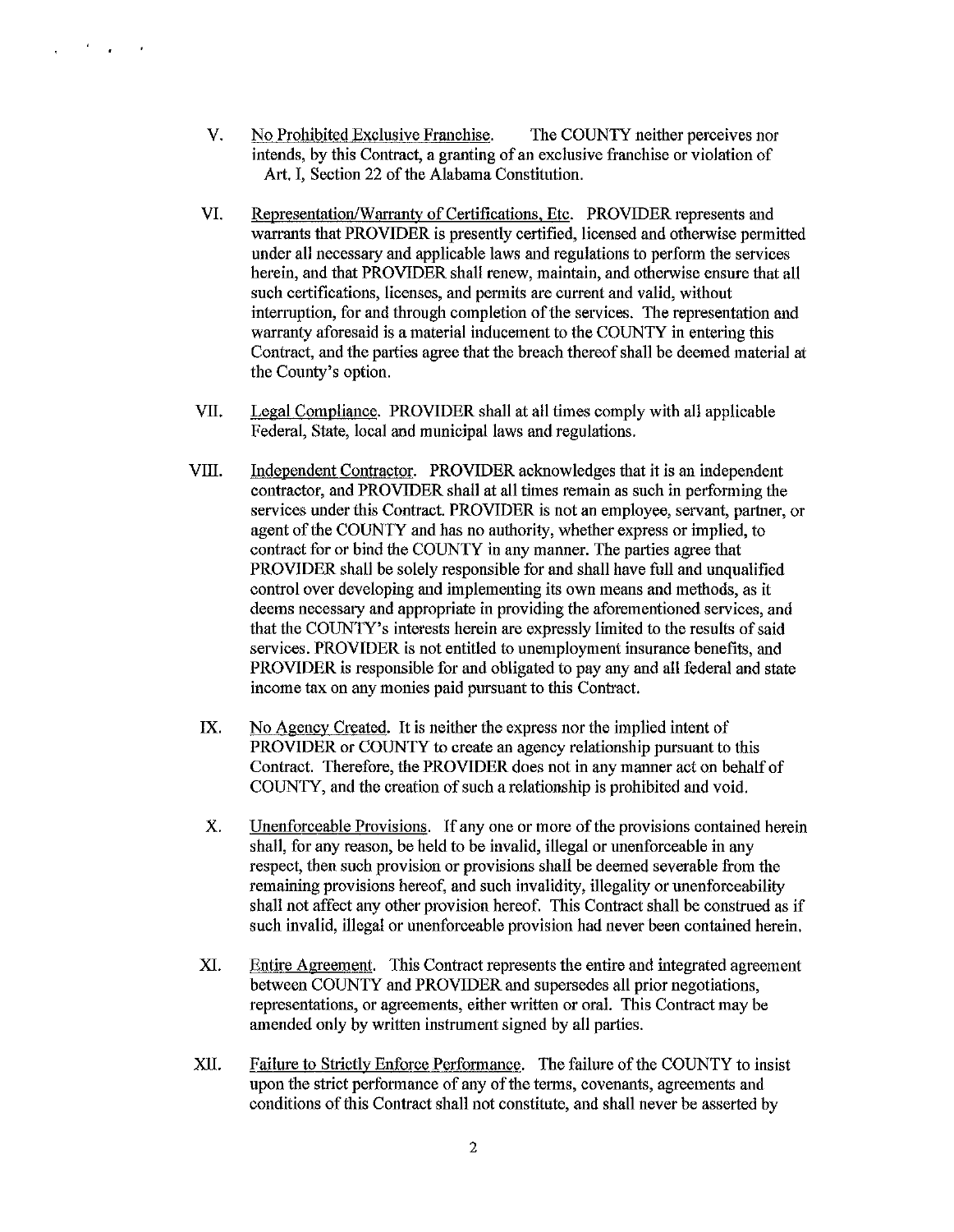PROVIDER as constituting, a default or be construed as a waiver or relinquishment of the right of the COUNTY to thereafter enforce any such term, covenant, agreement, or condition, but the same shall continue in full force and effect.

XIII. Assignment. This Contract or any interest herein shall not be assigned transferred or otherwise encumbered by PROVIDER without the prior written consent of the COUNTY, which may be withheld or granted in the sole discretion of the COUNTY.

 $\sim 10^{11}$  m  $^{-1}$  .

 $\mathbf{r}$ 

- XIV. Ownership of Documents/Work. The COUNTY shall be the owner of all copyright or other intellectual property rights in reports, documents and deliverables produced and paid for under this Contract, and to the extent permitted by Alabama law, any such material may be reproduced and reused at the discretion of the COUNTY without payment of further consideration. PROVIDER shall not transfer, disclose, or otherwise use such information for any purpose other than in performance of the services hereunder, without the COUNTY's prior written consent, which may be withheld or granted in the sole discretion of the COUNTY.
- XV. Notice. Notice required herein shall be in writing, unless otherwise allowed, and said notice shall be deemed effective when received at the following addresses:

| PROVIDER: | Power Systems of MS<br>14313 Stenum Street, Suite D<br><b>Biloxi, MS 39532</b><br>ATTN: Mark Gotien            |
|-----------|----------------------------------------------------------------------------------------------------------------|
| COUNTY:   | <b>Baldwin County Commission</b><br>c/o Chairman<br>312 Courthouse Square<br>Suite 12<br>Bay Minette, AL 36507 |

XVI. Services to be Rendered. PROVIDER is retained by the COUNTY as a professionally qualified Contractor. The general scope of work for the services shall include all the terms and Conditions of "Competitive Bid #WG22-23", the same being expressly incorporated herein by reference, and without limitation will encompass:

#### "Competitive Bid #WG22-23 - Annual Generator Preventive Maintenance Services for the Baldwin County Commission".

A. PROVIDER will provide ongoing communications with COUNTY regarding this service, including updates, emails and etc. as requested. Additionally, PROVIDER will meet with COUNTY as needed or requested.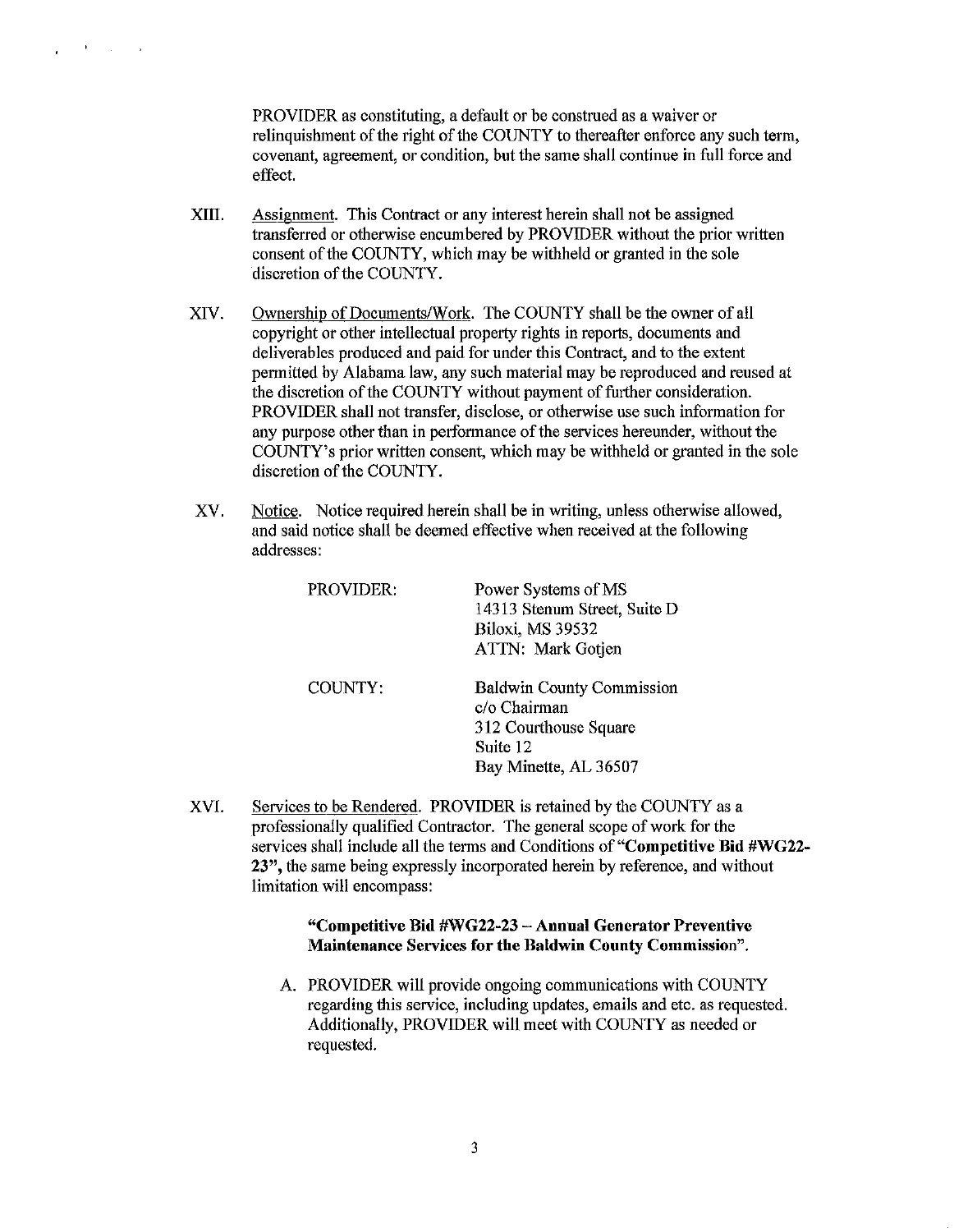- B. PROVIDER is responsible for the professional quality, technical accuracy, timely completion and coordination of all services furnished by or in relation to this Contract.
- C. PROVIDER represents and warrants that its services shall be perfonned within the limits and standards provided by the COUNTY, in a manner consistent with the level of care and skill ordinarily exercised by similar providers under similar circumstances at the time the services are performed.

#### XVII. General Responsibilities of the COUNTY.

 $\sim 200$  km s  $^{-1}$  .

 $\mathbf{r}$ 

- A. The COUNTY shall provide reasonable notice to PROVIDER whenever the COUNTY actually observes or otherwise actually becomes aware of any development that affects the scope or time of PROVIDER's services hereunder or any defect or nonconformance in the work of PROVIDER.
- B. The COUNTY shall pay to PROVIDER the compensation as, and subject to the terms set out below.
- XVIII. Termination of Services. The COUNTY or PROVIDER may terminate this contract, with or without cause or reason, by giving thirty (30) days written notice of such to the other party. Upon receipt of such notices, PROVIDER shall discontinue its work to the extent specified in the notice.

In the event of termination, the COUNTY shall pay PROVIDER for all services satisfactorily rendered, and for any expenses deemed by COUNTY to be a reimbursable expense incurred pursuant to this Contract and prior to the date of termination.

- XIX. Compensation Limited. The compensation to be paid to the PROVIDER shall be the full compensation for all work perfonned by PROVIDER under this Contract. Any and all additional expenditures or expenses of PROVIDER, not listed in full within this Contract, shall not be considered as a part of this Agreement and shall not be demanded by PROVIDER or paid by COUNTY.
- XX. Direct Expenses. Compensation to PROVIDER for work shall be paid as shown on **"Attachment** A". Said compensation shall be all inclusive, including without limitation, reimbursement of all cost, incidentals and operating expense associated with those directly engaged in performance of the requested services
- XXI. Method of Payment. PROVIDER shall submit invoices to the COUNTY for payment for work performed. Such invoice shall be accompanied by a detailed account of compensation to be paid PROVIDER.

Payment shall be made by the COUNTY within thirty (30) days of the approval of the invoice submitted by the PROVIDER. The COUNTY agrees to review and approve invoices submitted for payment in a timely manner.

xxn. Effective and Termination Dates. This Contract shall be effective for twentyfour (24) months and commence immediately upon the same date as its full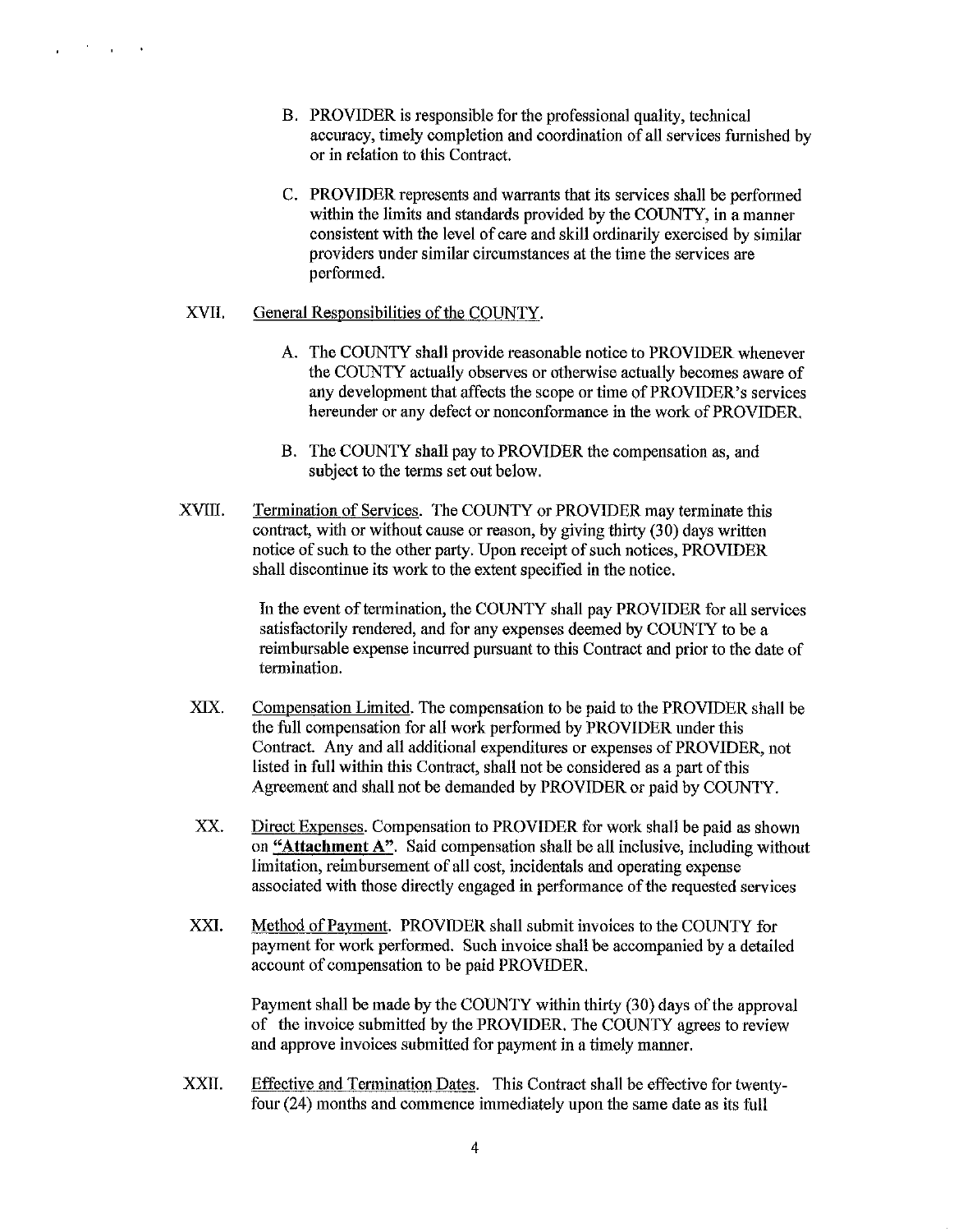execution, with an option to renew one (1) additional twelve (12) month contract or extend the first contract until such time that a new contract can be bid and awarded. Any additional contract or extension will be at the same prices, terms and conditions. Any successive contract(s) must have the written approval of both the County and the Vendor no later than thirty (30) days prior to the expiration of the original contract. [Nothing herein stated shall prohibit the parties from otherwise terminating this Contract according to the provisions herein.]

XXIII. Force Majeure. The Parties hereto shall incur no liability to the other if performance becomes impossible or impracticable by reason of an event or effect that the parties could neither have anticipated nor controlled. This allowance shall include both an act of nature and acts of third parties. Any costs that would otherwise be incurred and/or necessitated by the provisions herein shall be alleviated for either party by such event or effect.

 $\mathcal{F}=\mathcal{F}=\mathcal{F}$ 

 $\mathbf{r}$ 

- XXIV. Indemnification. PROVIDER shall indemnify, defend and hold County and its Commissioners, affiliates, employees, agents, and representatives (collectively referred to in this Section XXIV as COUNTY") harmless from and against any and all claims, demands, liabilities, damages, losses, judgments, costs, and expenses including, without limitations, attorneys' fees, for any and all personal injury (including death) and property damage of any kind or nature whatsoever, incurred by, asserted against, or imposed upon COUNTY, as a result of or in any manner related to provision of services hereunder, or any act or omission, by PROVIDER. PROVIDER shall provide the COUNTY with proof of general liability coverage including the COUNTY as an additional insured. This indemnification shall survive the expiration or termination of this Contract.
- XXV. Number of Originals. This Contract shall be executed with three originals, all of which are equally valid as an original.
- XXVJ. Governing Law. This Contract in all respects, including without limitation its formation, validity, construction, enforceability and available remedies, shall be governed by the laws of the State of Alabama, without regard to Alabama conflict of law principles.
- XXVII. Insurance. Prior to performing services pursuant to this Contract, Provider shall carry, with insurers satisfactory to County, throughout the term of hereof, Auto Liability Insurance, including owned, hired and non-owned vehicles, with limits of not less than \$1,000,000, combined single limit, for both bodily injury liability and property damage liability each occurrence; Commercial General Liability Insurance, including all contractual liability hereunder, with limits not less than \$1,000,000, combined single limit, for both bodily injury liability and property damage liability each occurrence; and Worker's Compensation Insurance, meeting the statutory limits of the State of Alabama and Employer's Liability Insurance fully covering all employees and supervisors participating in the work at the subject property site. All liability insurance shall name the County as an additional insured. Prior to commencing operations hereunder, a Certificate of Insurance evidencing such coverage, satisfactory to County, shall be furnished to County, which shall specifically state that such insurance shall provide for at least ten  $(10)$  days' notice to County in the event of cancellation,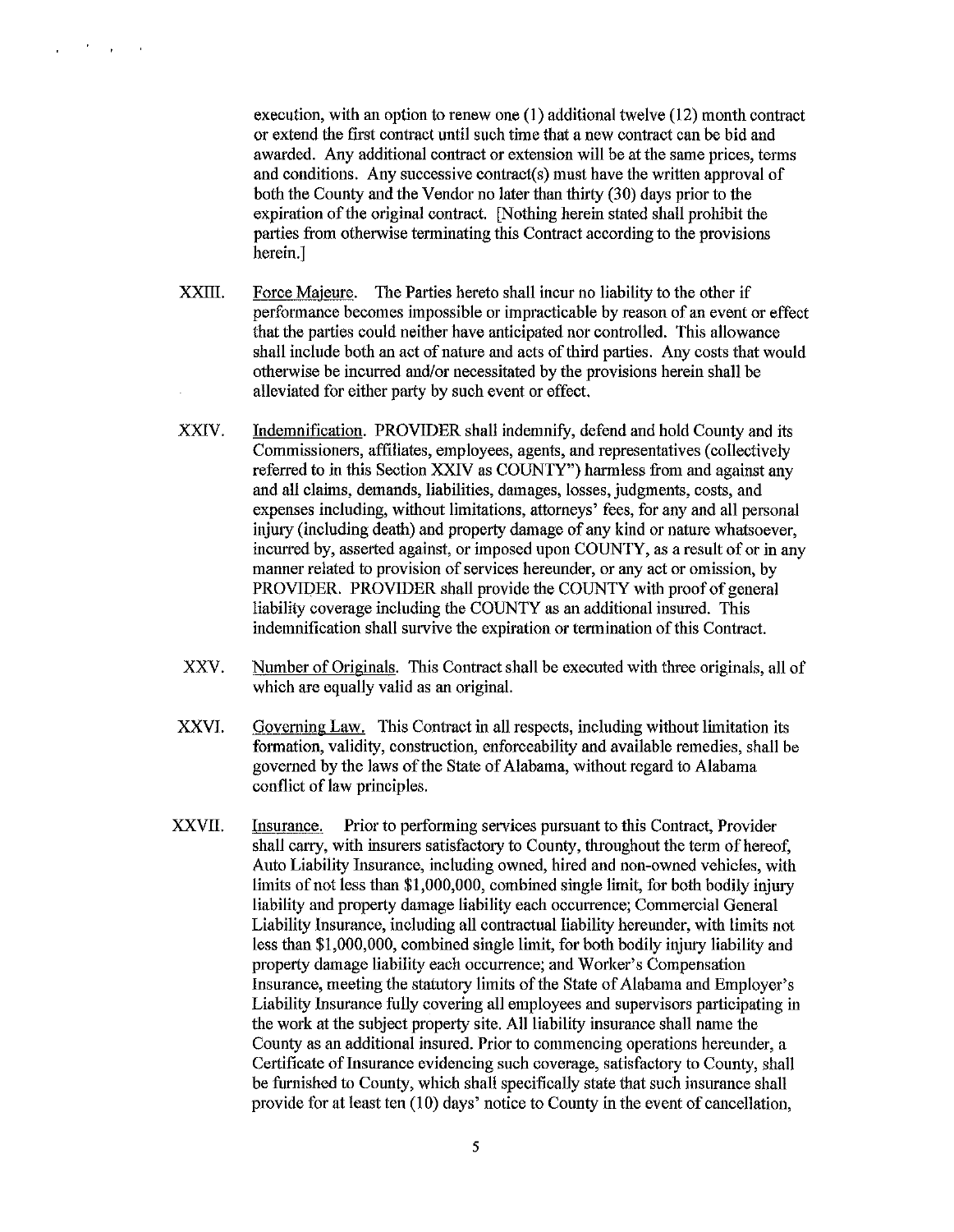termination or any change in such insurance policies. The workers compensation certificate shall bear an endorsement clearly evidencing a waiver of the right of subrogation against County and County Representatives. Should Provider fail to furnish current evidence upon demand of any insurance required hereunder, or in the event of cancellation, termination or change in any such insurance, County may, at its option, suspend this Contract until insurance is obtained, terminate this Contract immediately without further action, or hold Provider in material default and pursue any and all remedies available.

IN WITNESS WHEREOF, the parties hereto have executed this Contract by and through their duly authorized representatives, on the last day of execution by the COUNTY as written below.

**COUNTY** ATTEST: **JAMES E** RONALD I Chairman **Budget Director** State of Alabama  $\mathcal{E}$ County of Baldwin  $\lambda$ Sext Den, Notary Public in and for said County, in said State, hereby certify that, James E. Ball, whose name as Chairman of Baldwin County Commission, and Ronald J. Cink, whose name as Budget Director, are known to me, acknowledged before me on this day that, being informed of the contents of the Contract for Professional and Construction Services, they, as such officers and with full authority, executed same knowingly and with full authority to do so on behalf of said Commission. 198 Given under my hand and official seal, this the day of 2022. muummii Notary Public My Commission Expires My Commission Expires: December 28, 2024 **All Construction Services** SIGNATURE PAGE AND NOTARY PAGE TO FOLLOW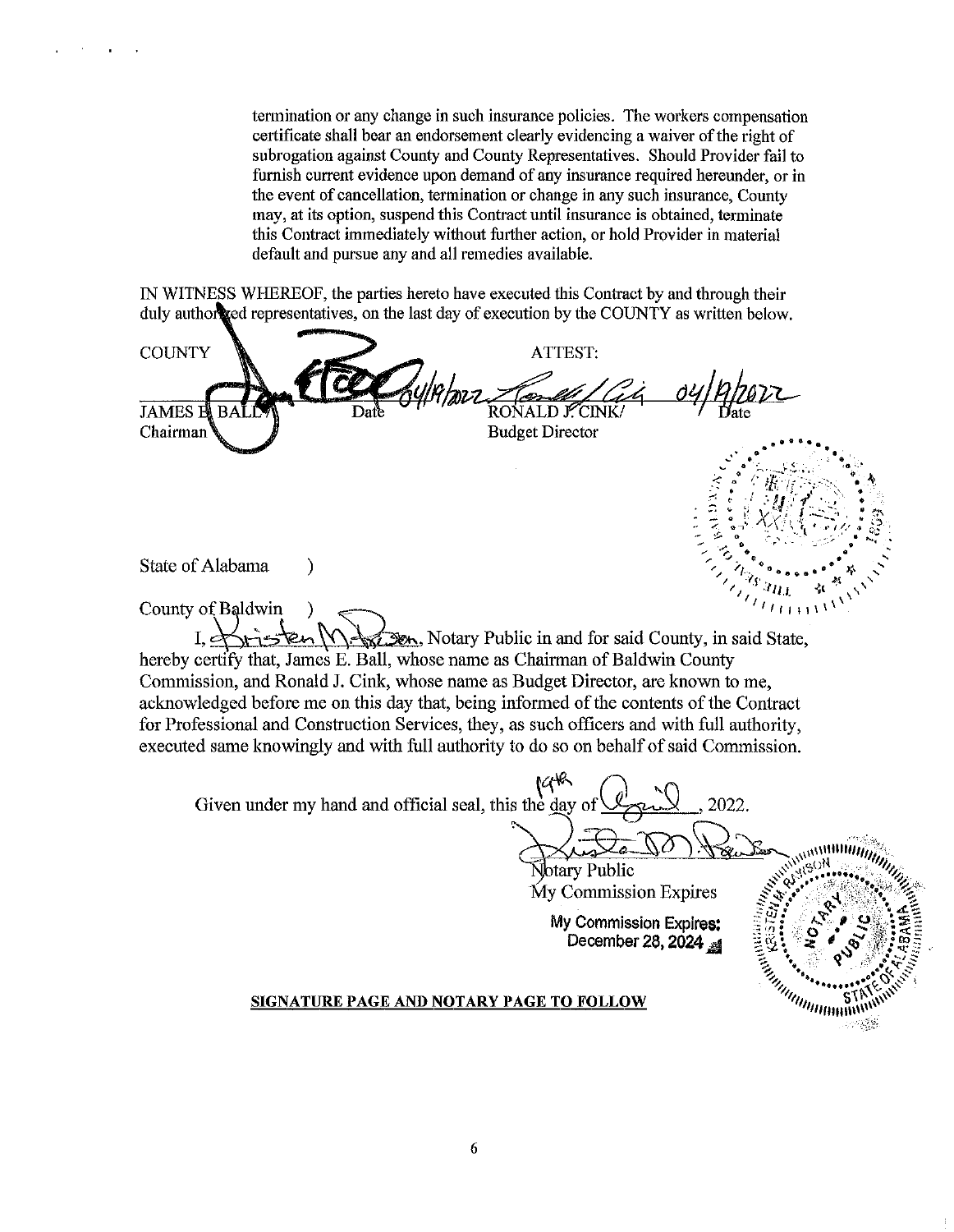#### PROVIDER:

Poner Systems of MS  $\frac{1}{\sqrt{D^2}}$ ien  $Bv$ Its

# State of **MIssissippi**

County of Harrison

I, Lindsy Rothe ..., Notary Public in and for said County and State, hereby<br>as <u>PVCS LALUX</u> of Power Systems of MS, whose of Power Systems of MS, whose name is signed to the foregoing in that capacity, and who is known to me, acknowledged before me on this day that, being informed of the contents of the foregoing, he executed the same voluntarily on the day the same bears date for and as an act of said Power Systems of MS.

GIVEN under my hand and seal on this the  $\frac{1}{4}$  day of  $\frac{A \gamma}{1}$  $, 2022.$ Notary Public ID #88723 **LINDSY A. ROTHE**  $\Omega$ **Commission Expires** My Commission Expires Dec. 6, 2025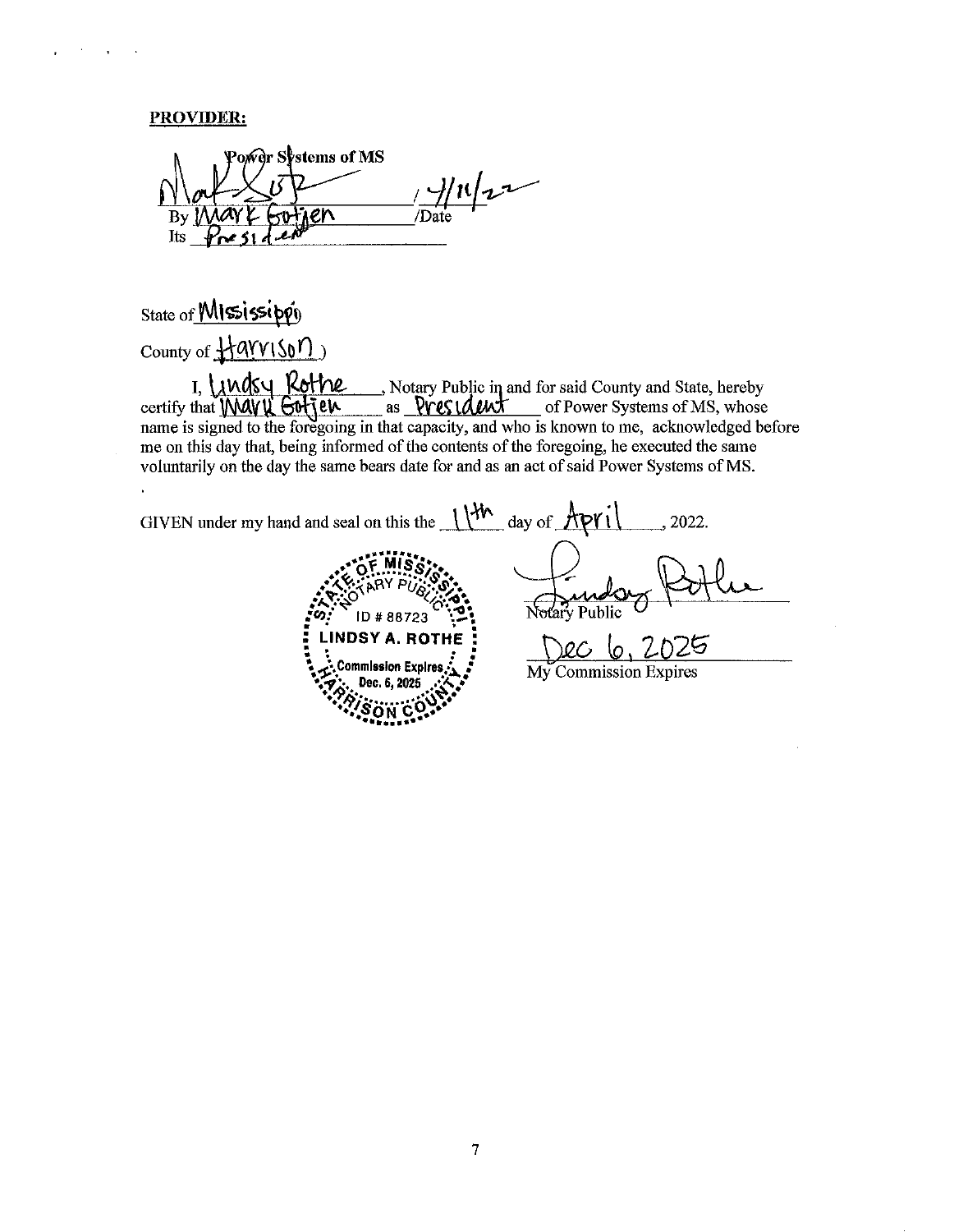## "ATTACHMENT A"

#### **BID WG22-23 RESPONSE FORM**

**Annual Generator Preventive Maintenance Services** Page 1 of 5

 $_{\text{Date:}} 2|24|2032$ Out of State  $\frac{V}{\text{Yes}}$  or  $\frac{V}{\text{No}}$  If yes,  $\frac{523254}{\text{Registration Number}}$ Company Name: Younger Sustems of MS Address: 14313 Stenum St. Ste. D <u> Biloxi, MS 39532</u> Company Rep  $\frac{\mathcal{M}_{\alpha} \times \mathcal{L}_{\alpha} + \mathcal{C}_{\alpha}}{\mathcal{R}_{\alpha} + \mathcal{C}_{\alpha}}$ Position: President Phone: 228-818-8315  $Fax: 228 - 818 - 8317$ 

Email: <u>Mark@ power systemsof ms. ne</u>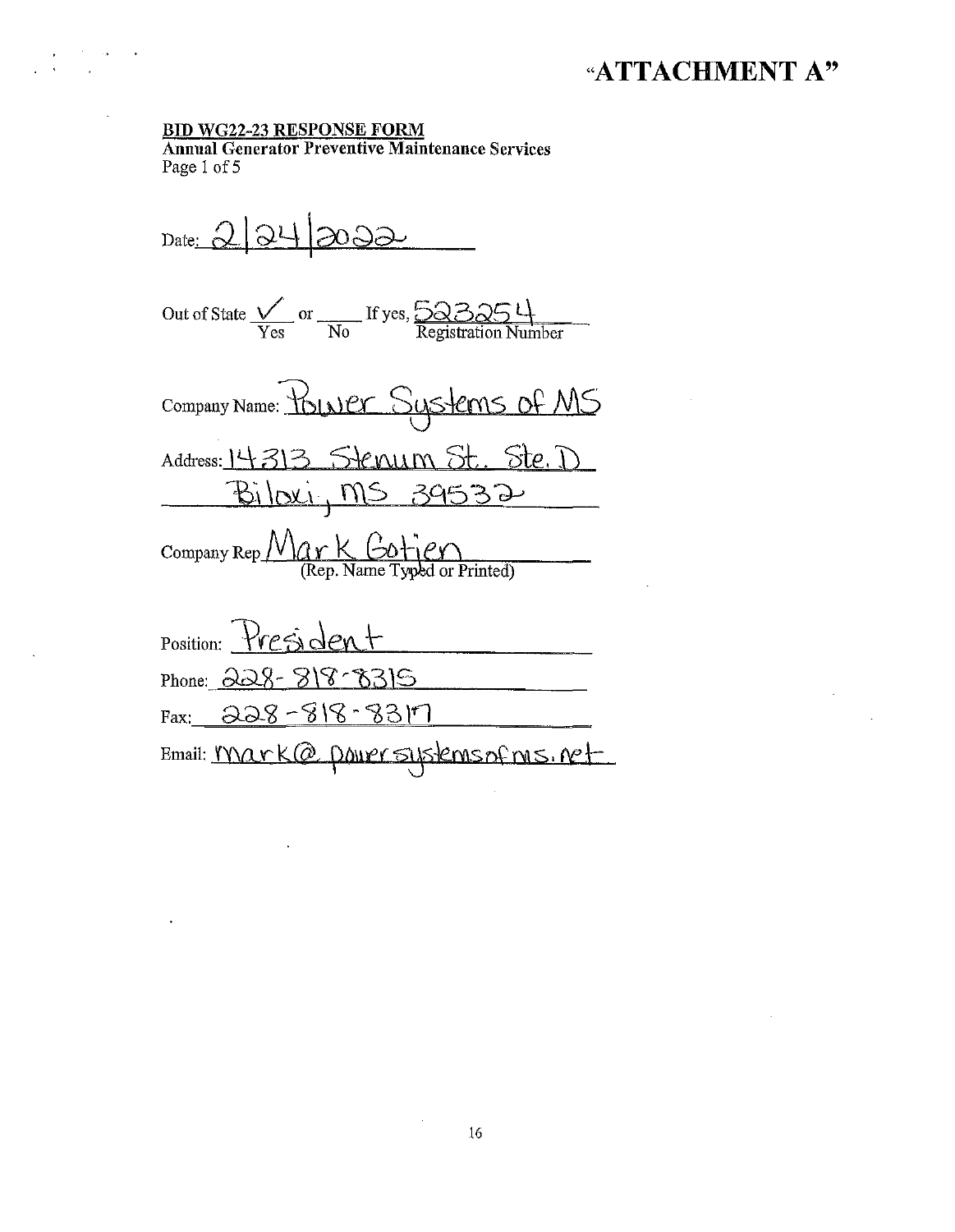### BID #WG22-23 RESPONSE FORM

 $\mathcal{F}(\mathcal{F})$  , we have

Annnal Generator Preventive Maintenance Services Page 2 of 5

|                                                                                                                      |                 | Year 1<br><sup>1st</sup> Inspection                       | Year 1<br>2 <sup>nd</sup> PM           | Year 2<br><sup>1st</sup> Inspection | Year 2<br>2 <sup>nd</sup> PM |
|----------------------------------------------------------------------------------------------------------------------|-----------------|-----------------------------------------------------------|----------------------------------------|-------------------------------------|------------------------------|
| <b>North End of Baldwin County:</b><br>Contact persons: Junius Long (251) 295-3133 or Derrick Crocker (251) 600-9716 |                 |                                                           |                                        |                                     |                              |
| 1. Board of Education                                                                                                | Kohler          | 130.00                                                    | $\mathcal{L}$ , $\partial \mathcal{O}$ | 30.00                               | 0O.                          |
| 2. Juvenile Detention                                                                                                | Kohler          | 150.00                                                    | 0O                                     | 30.00                               | 300.00                       |
| 3. Area 100 Highway                                                                                                  | TBD<br>(250 KW) | 130.00                                                    | oo<br>300,                             | 30.00                               | <b>00</b>                    |
| 4. Bay Minette Courthouse Olympia                                                                                    |                 | 100.00                                                    | $300^{,00}$                            | $130^{00}$                          | $\circ \circ$<br><u>රාල,</u> |
| 5. Annex 1 & II                                                                                                      | Gillette        | <u>13</u> 0.ºº                                            | $300^{00}$                             | 130.00                              | <u>నయింద</u>                 |
| 6. Annex III                                                                                                         | Kohler          | 130.00                                                    | $300^{00}$                             | 130.00                              | 200.00                       |
| 7. Annex IV (CIS)                                                                                                    | Generac         | 130.00<br>(Being Replace with Gillette Model SP20003-2N2) | 300.00                                 | 130.00                              | 300.00                       |
| 8. Commission Admin                                                                                                  | Caterpillar     | 130.00                                                    | 300.00                                 | $130^{00}$                          | <u>300.00</u>                |
| 9. Archives                                                                                                          | Kohler          | 130.00                                                    | $500^{00}$                             | 30.00                               | <u>300.<sup>00</sup></u>     |
| 10. Level II Shelter                                                                                                 | Olympian        | 130.00                                                    | 60000                                  | 30.00                               | 300.00                       |
| 11. Building Maintenance Kohler                                                                                      |                 | 50.00                                                     | 500.00                                 | 130.00                              | 300.00                       |
| 12. Revenue Commission                                                                                               | Caterpillar     | 130.00                                                    | <b>M.</b> 00                           | $30^{00}$                           | 500.60                       |
| 13. CIS Radio Tower                                                                                                  | Kohler          | 0.00                                                      | 200                                    | DO                                  | 3000                         |

 $\ddot{\phantom{a}}$ 

 $\sim 10$ 

## South End of Baldwin County:

| Contact persons: Junius Long (251) 295-3133 or Chris Builman (251) 972-6816        |                                      |                                                     |                   |                    |
|------------------------------------------------------------------------------------|--------------------------------------|-----------------------------------------------------|-------------------|--------------------|
| 1. Fairhope Courthouse                                                             |                                      | $\frac{130.00}{500.00}$ 300.00 $\frac{130.00}{500}$ |                   | $300^{00}$         |
|                                                                                    |                                      | Generac $30.00$ $300.00$ $130.00$                   |                   |                    |
| 2. Foley Building Maintenance Kohler $\sqrt{30.0}$ $\odot$ $\odot$ $\odot$ $\odot$ |                                      |                                                     | $130^{00}$ 300.00 |                    |
| 3. Coroners Building                                                               | Caterpillar $130.00$ $300.00$        |                                                     | $130.^{80}$       | $300^{00}$         |
| 4 BRATS                                                                            | Blue Star $\{\preceq\rho, \nu\rho\}$ | 360.00                                              | 5000              | 30D. <sup>00</sup> |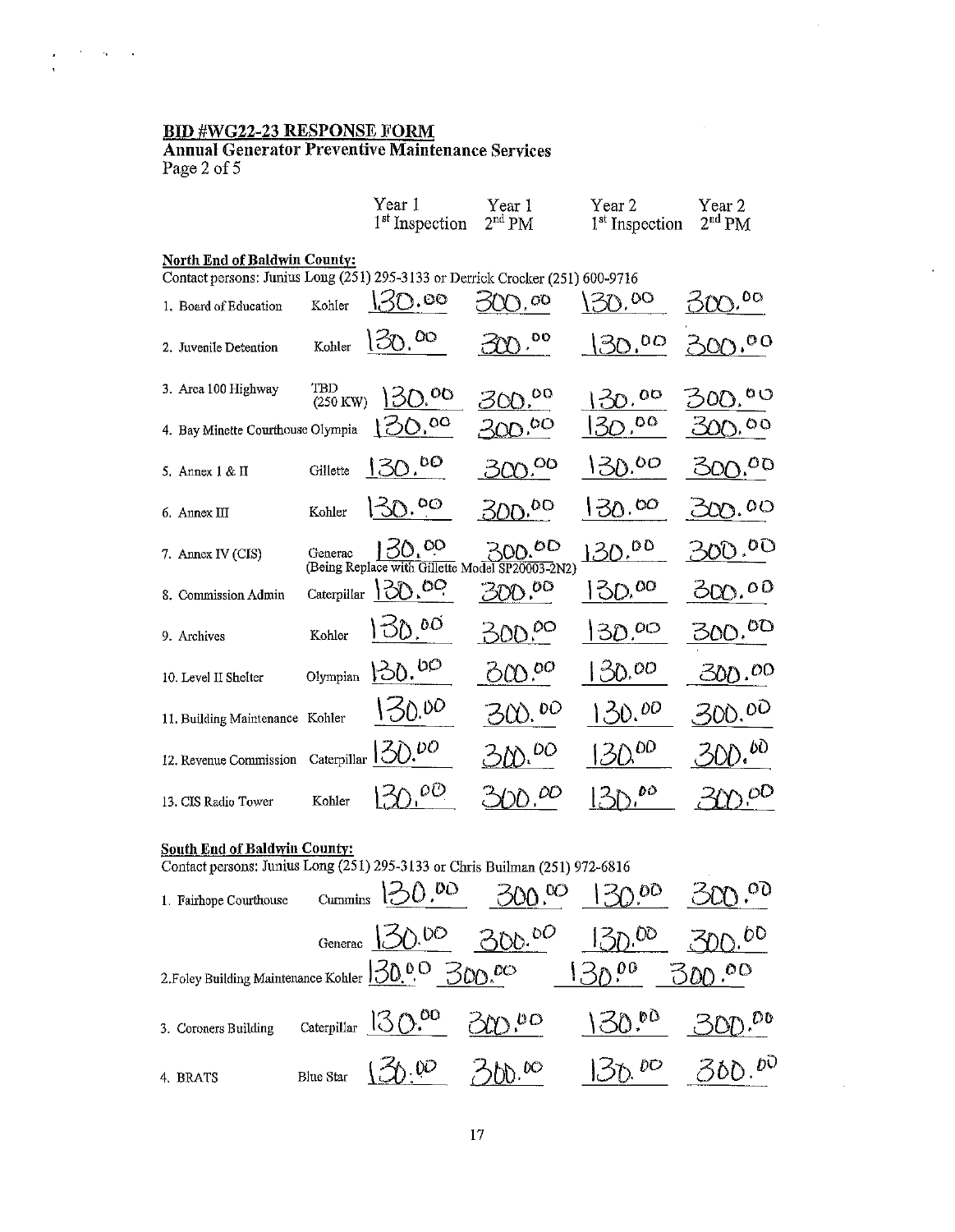#### BID #WG22-23 RESPONSE FORM

 $\frac{1}{\sqrt{2}}\left(\frac{1}{\sqrt{2}}\right)^{2}=\frac{1}{2}\left(\frac{1}{\sqrt{2}}\right)^{2}=\frac{1}{2}\left(\frac{1}{2}\right)^{2}$ 

والقطاري المتناوي

 $\bar{\bar{z}}$ 

Annual Generator Preventive Maintenance Services Page 3 of 5

| 5. Emergency Management Generac                              |                | \ OO                       | OО                              | 0 <sup>0</sup>         | OC                                 |
|--------------------------------------------------------------|----------------|----------------------------|---------------------------------|------------------------|------------------------------------|
|                                                              | Olympia        | 20.00                      | DΟ                              | $D$ . DO               | DO                                 |
|                                                              | Gillette       | Y DO                       | $\infty$ 00                     | $\gamma$ CO            | DU                                 |
| Trailer Mounted                                              | Kohler         | 50. <sup>00</sup>          | ုပ္ခ                            | 30.00                  | 300.00                             |
| 6. Central Annex                                             | Kohler         | $N^{DO}$                   | $DD$ <sup><math>DO</math></sup> | D.00                   | 0O                                 |
| 7. Central Annex II                                          | Caterpillar    | n 00                       | $\lambda$ , OD                  | ID.00                  | $\underline{\cup}$ . <sup>00</sup> |
| 8. Area 200 Highway                                          | Kohler         | $\mathcal{O}(\mathcal{O})$ | -DO                             | 50.00                  | OON. <sup>00</sup>                 |
| 9. Magnolia Landfill - Admin Generac                         |                | $\mathcal{D}^{0,\infty}$   | , OG                            | $\sqrt{50}$            | OQ.                                |
| Washbay                                                      | Libby          | ა, ხი                      | <u>00.00</u>                    | 0.00                   | OO)                                |
| Scale House                                                  | <b>MEP805B</b> | 2.00                       | ņО                              | 0.00                   | ΟO                                 |
| Vehicle Maint.                                               | <b>MEP805A</b> | $\gamma$ , DO              | $D^{00}$<br>D                   | $D^{00}$               | 00.00                              |
| 10. Revenue Commission<br>(old 911 Bldg) - Appraisers Kohler |                | 30.00                      | 20.00                           | 2,00<br>$\mathbb{R}^2$ | SOD. <sup>00</sup>                 |
| 11. Animal Shelter                                           | Generac        | 150.00                     | $\infty$ oo                     | 15000                  | DD                                 |
| 12. Foley Courthouse                                         | Kohler         | po                         | 0O                              | $O_{\mathbf{O}}$       | OC                                 |
|                                                              | Generac        | 10(5)                      | M. DO                           | りい                     | DΟ                                 |
| 13. Area 300 Highway                                         | Kohler         | DO                         | ΟO                              | (). <sup>00</sup>      | DQ.                                |

J.

#### Baldwin County Sheriff & Corrections Center Buildings

| Contact person Bobby Ealum (251) 654-8371 |             |                      |            |               |         |
|-------------------------------------------|-------------|----------------------|------------|---------------|---------|
| 1. Sheriff's Maintenance Shop Generac     |             | 200                  |            | DD            |         |
| 2. Sheriff's Support Services             |             | Generac $30^{\circ}$ | $300^{00}$ | OQ            |         |
| 3. Corrections Center                     | Generac     | $\mathcal{O}O$       | DO         | $\infty$      | DO      |
| K-Block                                   |             | Dayton $30.00$       | $_{\nu}$   | O(            | DD      |
| Boller Room                               | Caterpillar | DO                   | OO         | $\circ \circ$ | $\Im$ ) |
| Tower & Admin                             | Kohler      |                      |            |               |         |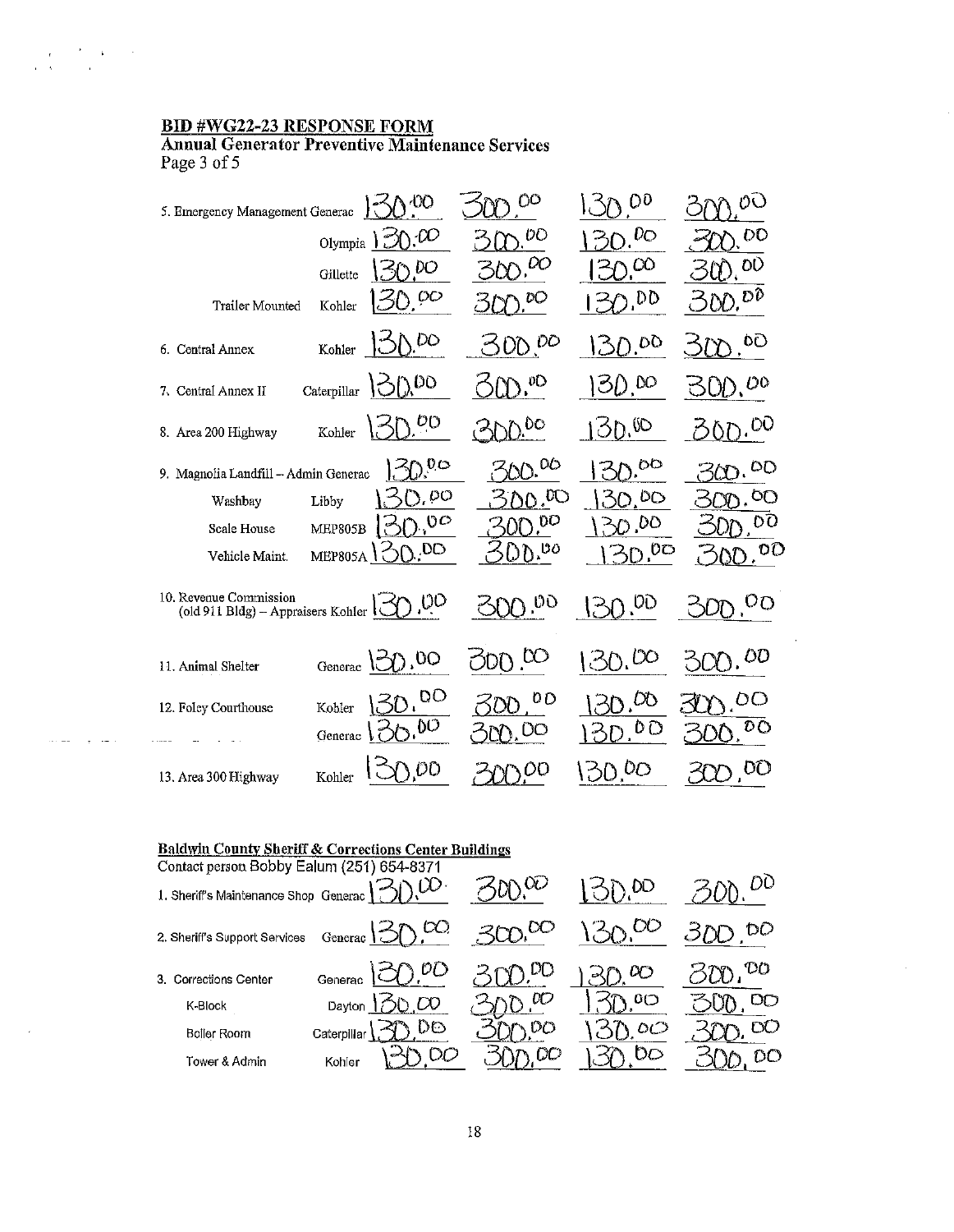$\chi^2_{\rm{max}}$  , where  $\chi^2_{\rm{max}}$  $\Delta \phi_{\rm{max}}$  and  $\phi_{\rm{max}}$ 

 $\mathcal{A}$ 

**BID #WG22-23 RESPONSE FORM<br>Annual Generator Preventive Maintenance Services**<br>Page 4 of 5

| 4. Law Enforcement Services Generac     |                  |                              | $\infty$    | . nd |
|-----------------------------------------|------------------|------------------------------|-------------|------|
| Command Bus                             | Oα<br>Kohler     | 00                           | ပဝ          | OD   |
| <b>Trailer Mounted</b>                  | OQ<br>Wind Power | $\infty$                     | $\gamma$ 00 | OO   |
| Trailer Mounted Light Tower#1           | υO<br>Baldor     | DΟ                           | CO          |      |
| Trailer Mounted Light Tower #2          | DV<br>Baldor     | $\gamma_{\rm D}$ $^{\rm OO}$ | OD          | D D  |
| 5. Sheriff's Investigation Bldg. Kohler | 3000             | oo                           | OΟ          | OΟ   |
| 6. Fort Jones                           | OG.<br>Generac   | OO                           | $\varpi$    | DO   |

 $\hat{\mathbf{v}}$ 

 $\mathcal{L}_{\text{in}}$